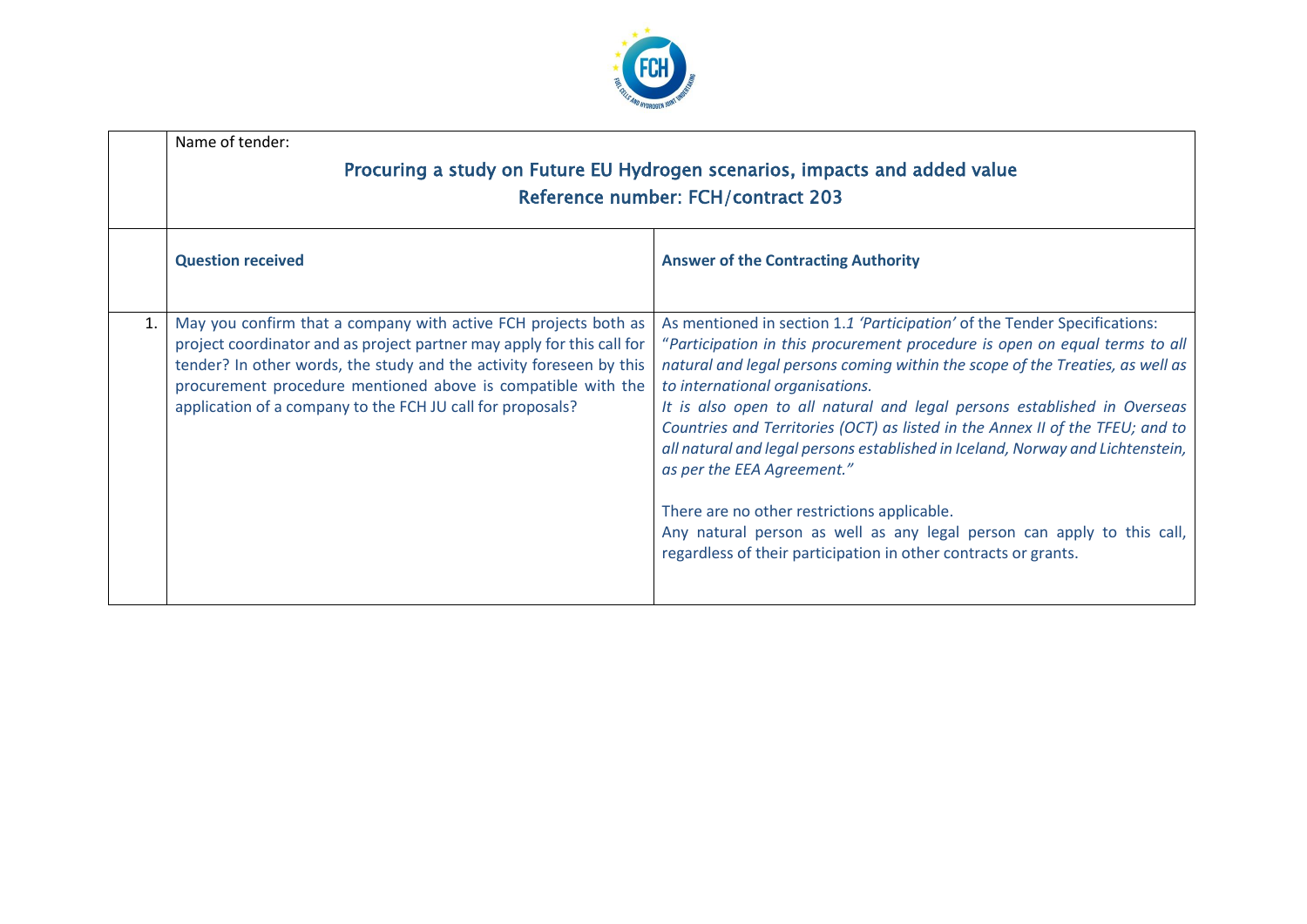

| 2. | Could you please provide a more detailed description of the first two<br>scenarios (do-nothing and BAU)? From the current description,<br>some issues remain unclear (context, policies, etc.) to us and subject<br>to interpretation the differences between the two scenarios seem<br>to be too small to gather meaningful insights. | The request for clarification refers to section 2.2 'Objectives of the study' $-$<br>sub-section 1.'Roadmap and impact'.<br>The said section states:<br>"Regarding the roadmap, three scenarios are to be considered:<br>. Do-nothing, whereby direct support for hydrogen is withdrawn and the<br>regulatory framework fails to provide incentives for the commercialisation of<br>hydrogen and fuel cell products<br>. Business as usual (BAU), whereby policies and other soft measures in place<br>continue evolving in the current form<br>• Ambitious scenario, to be largely based on the Hydrogen Council report,<br>given the high level of buy-in from EU based industry."<br>The three scenarios are organised and presented in an ascending order of<br>support: first - the $"$ do-nothing" scenario; intermediate - "the business as<br>usual" scenario; and third - the "ambitious scenario".<br>As stated expressly in the tender specifications: the do-nothing scenarios<br>assumes that "direct support for hydrogen is withdrawn and the regulatory<br>framework fails to provide incentives for the commercialisation of hydrogen<br>and fuel cell products" - the do-nothing scenario envisages policies as they<br>are today, but where the regulatory frameworks that support the policies do<br>not entice market uptake any further. Essentially, the market uptake to<br>support policies is left to its own devices, using the current status.<br>The second scenario assumes that "policies and other soft measures in place<br>continue evolving in the current form" $-$ it is an intermediate scenario in<br>which some changes to the regulatory frameworks continue in the manner<br>seen so far. |
|----|----------------------------------------------------------------------------------------------------------------------------------------------------------------------------------------------------------------------------------------------------------------------------------------------------------------------------------------|-------------------------------------------------------------------------------------------------------------------------------------------------------------------------------------------------------------------------------------------------------------------------------------------------------------------------------------------------------------------------------------------------------------------------------------------------------------------------------------------------------------------------------------------------------------------------------------------------------------------------------------------------------------------------------------------------------------------------------------------------------------------------------------------------------------------------------------------------------------------------------------------------------------------------------------------------------------------------------------------------------------------------------------------------------------------------------------------------------------------------------------------------------------------------------------------------------------------------------------------------------------------------------------------------------------------------------------------------------------------------------------------------------------------------------------------------------------------------------------------------------------------------------------------------------------------------------------------------------------------------------------------------------------------------------------------------------------------------------------|
| 3. | Are we allowed to change the time schedule of the 'final'<br>intermediate report to July 1th, 2018 (but still submit an                                                                                                                                                                                                                | Please note that both sections 2.5 and 3.1 contain references to the dates<br>set as deadlines set for both the intermediate deliverables and the final<br>deliverables.                                                                                                                                                                                                                                                                                                                                                                                                                                                                                                                                                                                                                                                                                                                                                                                                                                                                                                                                                                                                                                                                                                                                                                                                                                                                                                                                                                                                                                                                                                                                                            |